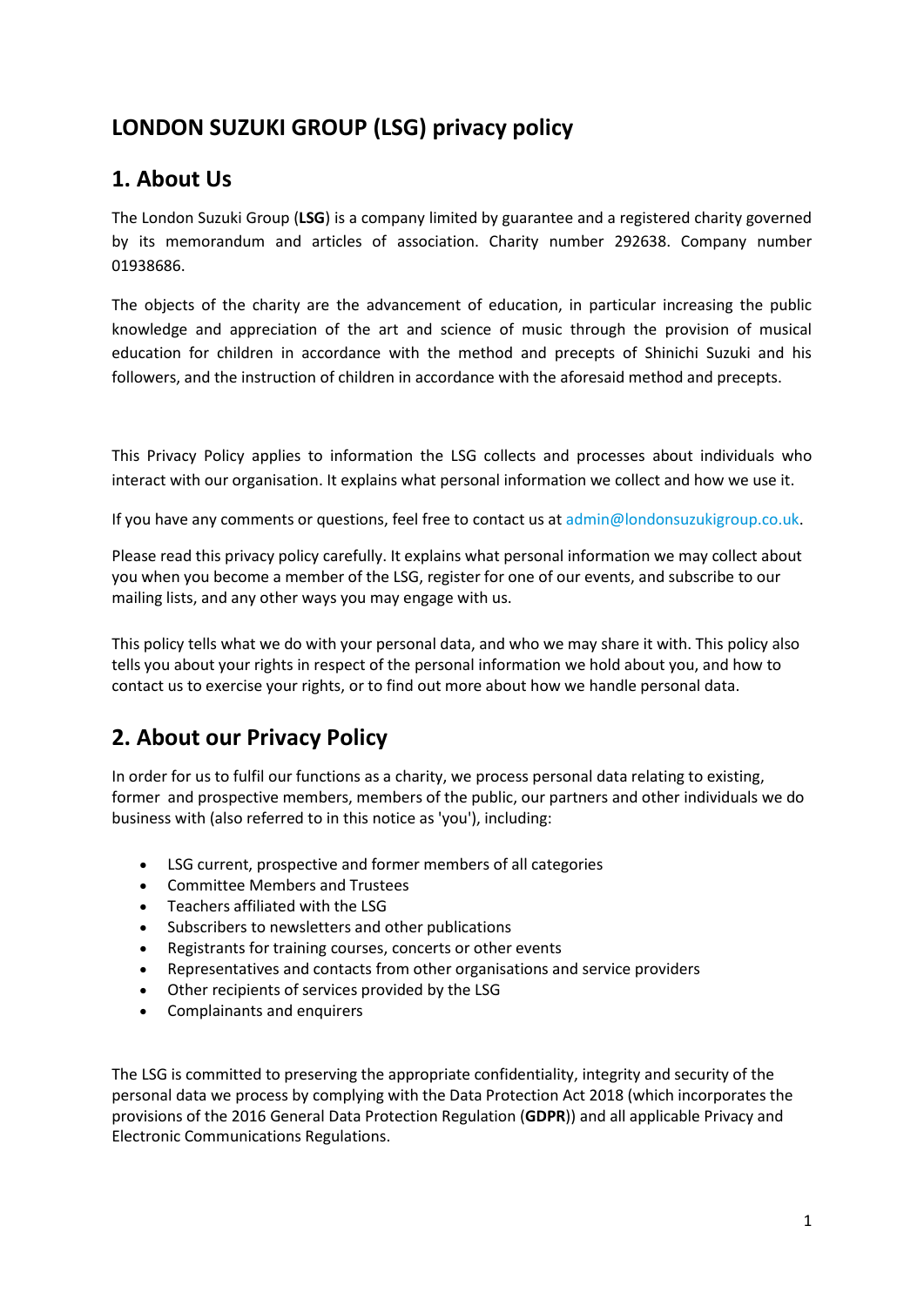# **3. What personal data do we collect?**

Personal data is any information relating to an identifiable living individual. We may collect the following information about individuals:

- personal details including your full name, contact details, including postal and email addresses
- children under 18 are included on family Associate memberships. We collect their names and dates of birth
- musical instruments played by children who are members of the LSG
- which teachers teach which children
- work/employment details
- application forms and references
- account and payment details
- membership details
- DBS certificate numbers
- details of complaints
- **•** financial details
- photographs, and videos and sound recordings of performances at LSG events which may include images or recordings of specific individuals
- any other information you choose to give us

We may also process in certain circumstances (in particular in relation to obtaining or reviewing Disclosure and Barring Service (**DBS**) checks sensitive classes of information that may include:

- social circumstances
- physical or mental health details
- racial or ethnic origin
- criminal records
- other information relevant to the LSG Safeguarding & Child Protection Policy

#### **4. How do we collect it?**

We collect data directly from you when you complete registration forms, direct debit forms, application forms and information you submit via our website and will create some data internally (e.g. when we assign you a membership number and category).

When you visit our websites, we automatically collect some technical information from your computer or mobile device such as IP address, browser type and version, time zone setting, browser plug-in types and versions and operating systems and platforms, and information about your visit to the website and your use of it.

We also use cookies to collect information. A cookie is a small file of letters and numbers that is downloaded on to your computer when you visit a website. Cookies are used by many websites and can do a number of things, eg remembering your preferences, recording what you have put in your shopping basket, and counting the number of people looking at a website.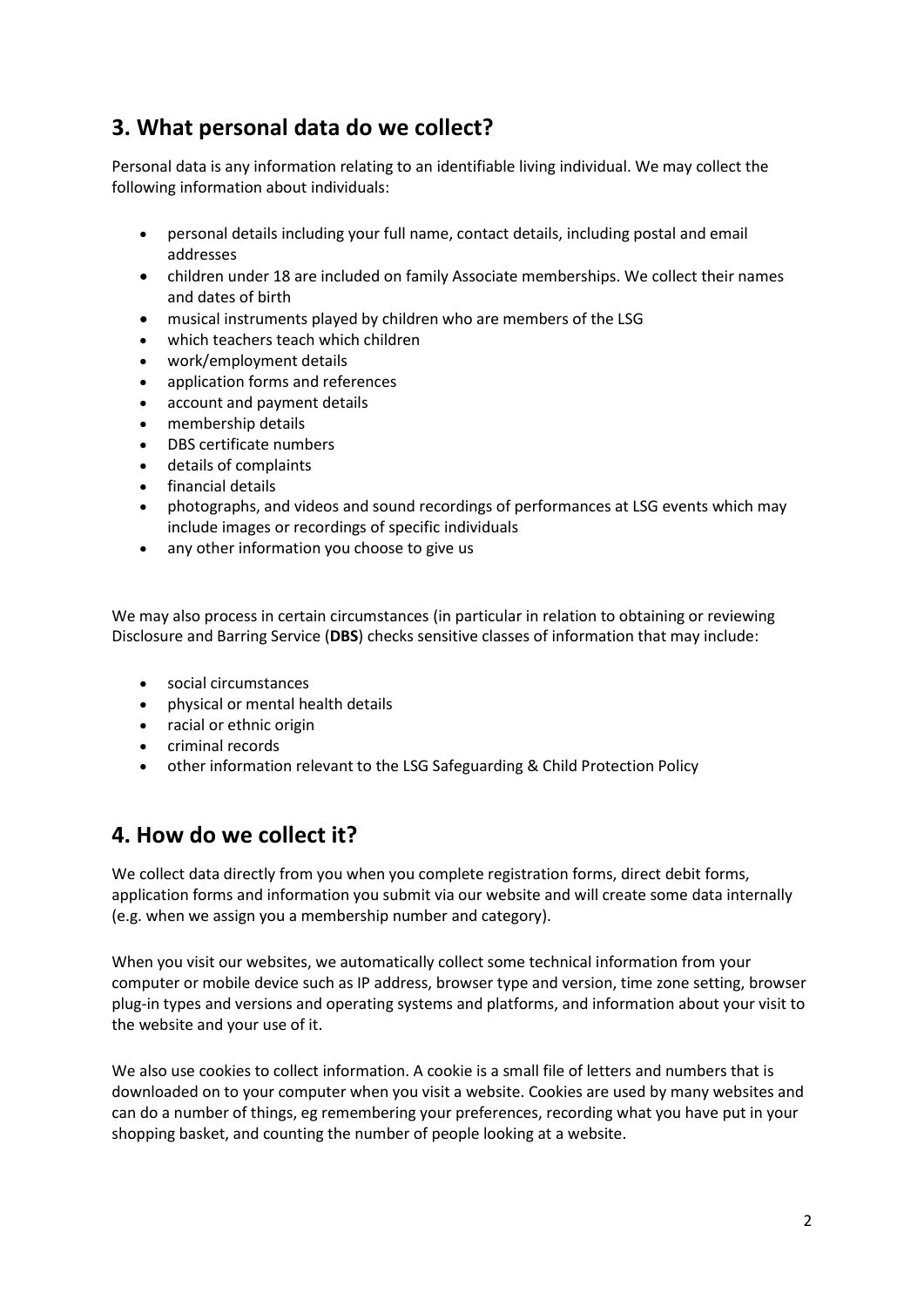Where cookies are used to collect personal data, we will use these to deliver functionality that you would expect, such as remembering the contents of your order before you have completed the payment process. We also use some cookies that do not collect personal information but that do help us collect anonymous information about how people use our website. We use Google Analytics for this purpose. Google Analytics generates statistical and other information about website usage by means of cookies, which are stored on users' computers. The information collected by Google Analytics about usage of our website is not personally identifiable. The data is collected anonymously, stored by Google and used by us to create reports about website usage. Google's privacy policy is available at [www.google.com/privacypolicy.html](http://www.google.com/privacypolicy.html)

We take photographs, videos and sound recordings of performances at LSG events and/or may be given such material by others attending such events.

#### **5. How we use your data**

We will only use your data in a manner that is appropriate considering the basis on which that data was collected.

For example we may use the personal data you provide to:

- Administer your membership including collecting subscriptions and other payments. As part of these arrangements, we also collect membership subscriptions on behalf of the British Suzuki Institute (the **BSI**) , and we notify the BSI of the subscriptions collected and pass on membership details to them
- Process financial transactions that you initiate
- Send you information by email, post or text message about relevant events, concerts, graduation processes, fundraising events, initiatives, etc.
- Assist with processing DBS certificates
- Contact you by phone regarding matters relating to your membership

We use photographs, videos and sound recordings of performances at LSG events to publicise the work of the LSG and to allow our members and other interested parties to find out about and enjoy performances. To do this we may include such material on our website or by postings on social media and/or media such as YouTube or Vimeo. Where an individual (or the parent of a minor) wishes his or her solo performance to be excluded from such publication and informs us in advance of this, we will respect those wishes.

### **6. When we share your data**

We will only pass your data to third parties in the following circumstances:

- you have provided your explicit consent for us to pass data to a named third party.
- we are using a third party purely for the purposes of processing data or payments on our behalf and we have in place a data processing agreement with that third party that fulfils our legal obligations in relation to the use of third party data processors;
- where passing the data relevant to the collection of subscriptions on behalf of the BSI is necessary to allow you to benefit from membership of the BSI; or
- we are required by law to share your data.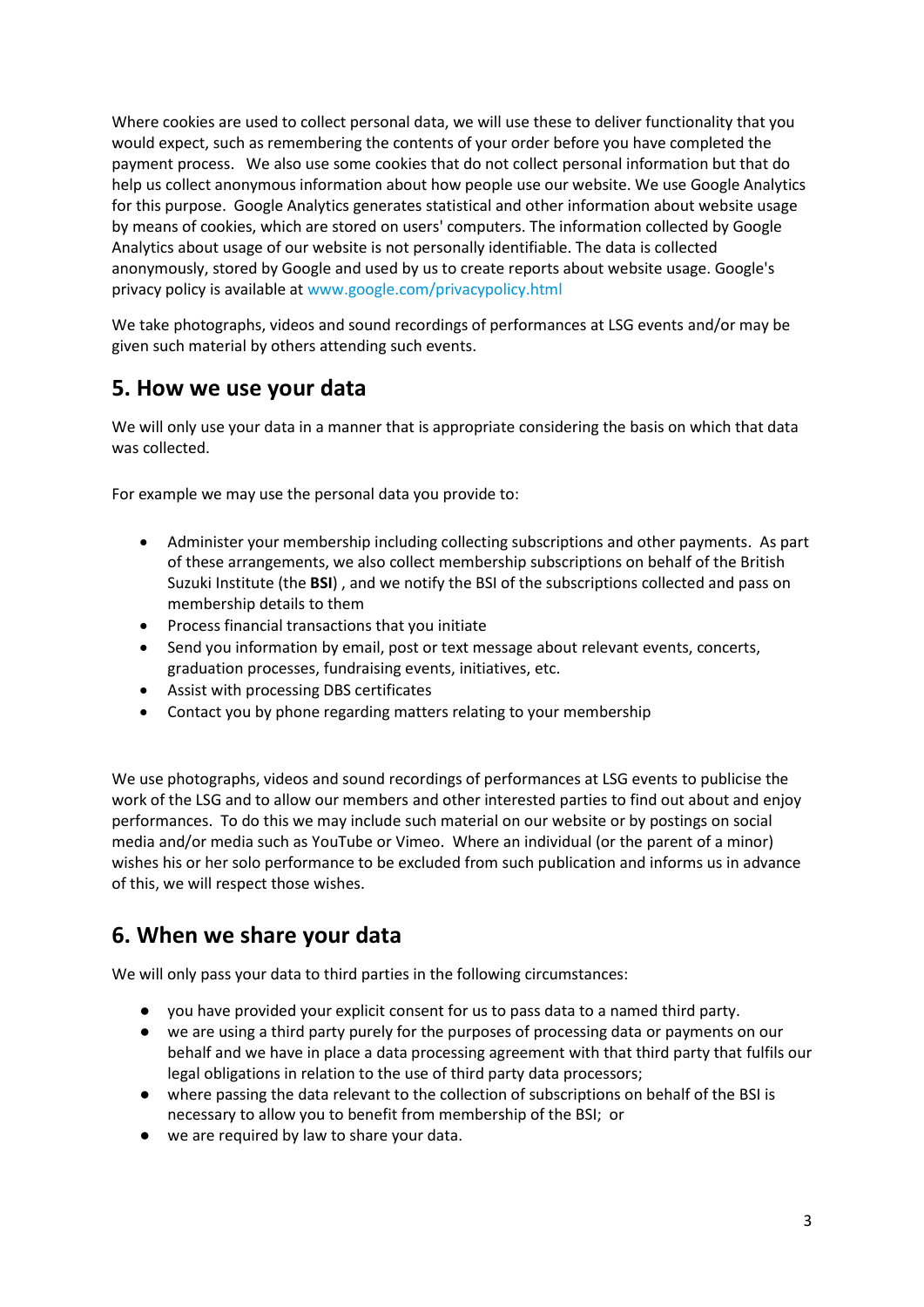In addition, we will only pass data to third parties outside of the EU where appropriate safeguards are in place as defined by Article 46 of the General Data Protection Regulation.

We will not pass your information on to other marketing providers and we will not sell your information to any third party.

## **7. How will we share your data?**

The LSG uses a number of third-party service providers in order to carry out some of the activities described above for example to send you mailings, to obtain DBS certificates, to collect direct debit payments and to manage registrations, surveys, campaigns and events. The LSG requires such service providers to process your personal data only for the purpose of the relevant service. Where applicable we have contracts in place with our suppliers, which require them to comply with the General Data Protection Regulation and The Privacy and Electronic Communications Regulations (or PECR), and to have robust systems and processes to protect the security of your information.

Unless and to the extent requested by a teacher member:

- the LSG will publish on its website and other publications contact details for teacher members to advertise to prospective students and their parents and will pass such information to prospective students and their parents.
- Teacher details will also be shared with the British Suzuki Institute and European Suzuki Association.
- Associate member details will be shared with your teacher and/or other teachers organising events for which you have registered. We will never publicly share details of Associate members.

## **8. What is the legal basis for our data processing?**

We must have a legal basis to use your personal information when the law allows us to. In accordance with the law, we process the personal data described above because:

- it is necessary in order to perform the contract we have entered into with you;
- it is necessary for the purposes of our legitimate interests (or those of a third party). Where we use your personal data for our legitimate interests, we make sure that we take into account any potential impact that such use may have on you. If we believe your interests or fundamental rights and freedoms override our legitimate interests, we will not use your personal data on this basis and may seek your specific consent, and/or another lawful basis.
- it is necessary for our compliance with a legal obligation.

### **9. How long will we hold your data?**

We may retain records for legitimate reasons after your relationship with the LSG has ended, for example to resolve any potential disputes, cross-check against future membership applications and to comply with other retention obligations e.g. safeguarding issues.

### **10. Your rights over your data**

The law gives you certain rights in relation to your data.